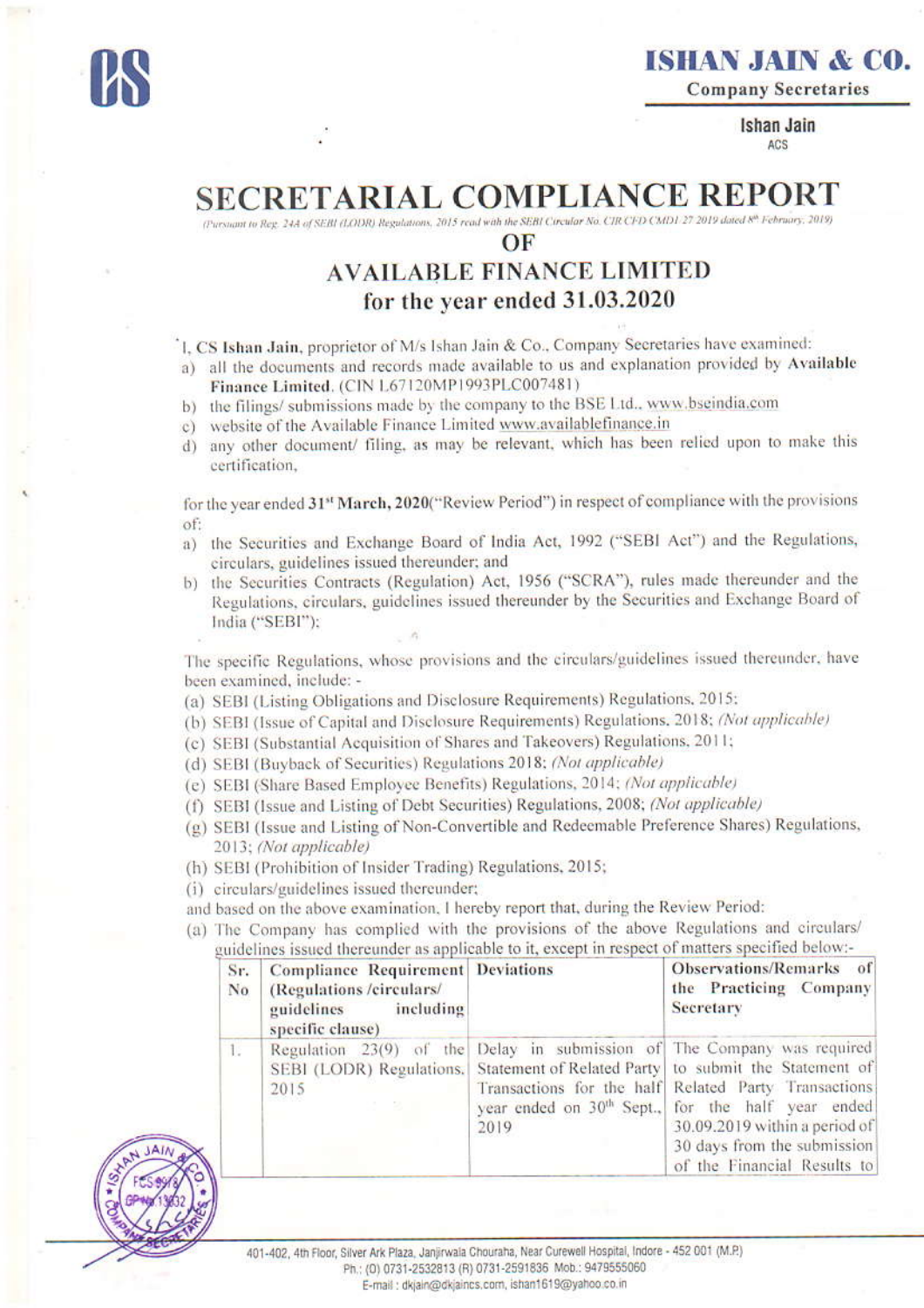|                |                                             |                                                                                                                                                | the Stock Exchange. i.e. on<br>or before 14th December,<br>2019, whereas the company<br>has submitted the same on 5 <sup>th</sup><br>May, 2020.                                                                                                                       |
|----------------|---------------------------------------------|------------------------------------------------------------------------------------------------------------------------------------------------|-----------------------------------------------------------------------------------------------------------------------------------------------------------------------------------------------------------------------------------------------------------------------|
| $\overline{2}$ | Reg. 30 of SEBI (LODR)<br>Regulations, 2015 | Non-submission<br>related<br>to<br>disclosure<br>further appointment of Mr.<br>Rakesh Sahu CFO as the<br>Whole-time director or the<br>company | of The company was required to<br>submit disclosure to the BSE<br>regarding any change in the<br>Directors. However it has not<br>submitted the same for the<br>further appointment of Mr.<br>Rakesh Sahu CFO as the<br>Whole time Director w.e.f.<br>29th May, 2019. |
| 3              | Reg. 15 of SEBI (LODR)<br>Regulations, 2015 | dates of the Nomination<br>Remuneration<br>and<br>(NRC)<br>Committee<br>Report<br>Governance<br>$(CGR)$ .                                      | Non-disclosure of the The company has convened<br>and held meetings of the<br>and<br>08.08.2019<br><b>NRC</b><br>31.08.2019, however, it has<br>meeting in the Corporate not been disclosed the same<br>in the CGR filed for the<br>quarter ended Sept-19.            |

- (b) The Company has maintained proper records under the provisions of the above Regulations and circulars/ guidelines issued thereunder insofar as it appears from my examination of those records.
- (c) The following are the details of actions taken against the Company/ its promoters/ directors/ material subsidiaries either by SEBI or by Stock Exchanges (including under the Standard Operating Procedures issued by SEBI through various circulars) under the aforesaid Acts/ containing and circulars/ guidelines issued thereunder:  $\overline{\mathbf{R}}$

| No. | Sr. Action<br>taken by | Details of<br>violation | Details of action taken E.g.   Observations/<br>letter, of<br>warning<br>fines.<br>debarment, etc. | remarks<br>Practicing<br>the<br>Company Secretary, if<br>any. |
|-----|------------------------|-------------------------|----------------------------------------------------------------------------------------------------|---------------------------------------------------------------|
|     |                        |                         | None                                                                                               |                                                               |

(d) The Company has taken the following actions to comply with the observations made in previous **ENDOPTED** 

| 101701134<br>Sr.<br>No. | Observations of the Practicing Observations<br>Company<br>previous<br>the<br>in<br>Secretary<br>reports                                                                                                                                                                      | the<br>made<br>in<br>secretarial<br>compliance<br>report for the<br>year ended | <b>Actions</b><br>taken by the Practicing<br>Company, if Company<br>any | Comments of the<br>Secretary on the<br>actions taken by<br>the Company |
|-------------------------|------------------------------------------------------------------------------------------------------------------------------------------------------------------------------------------------------------------------------------------------------------------------------|--------------------------------------------------------------------------------|-------------------------------------------------------------------------|------------------------------------------------------------------------|
|                         | The Company has not filed the<br>required notice for Book Closure<br>from 21.09.2018 to 27.09.2018<br>for the Purpose of AGM to the<br>BSE. However, it has made<br>public notice in the newspaper in<br>Hindi and English published on<br>Sept., 2019 in Free press Journal | 31.03.2019                                                                     | ×                                                                       | Adequate<br>compliance found<br>in the current year<br>$2019 - 20.$    |